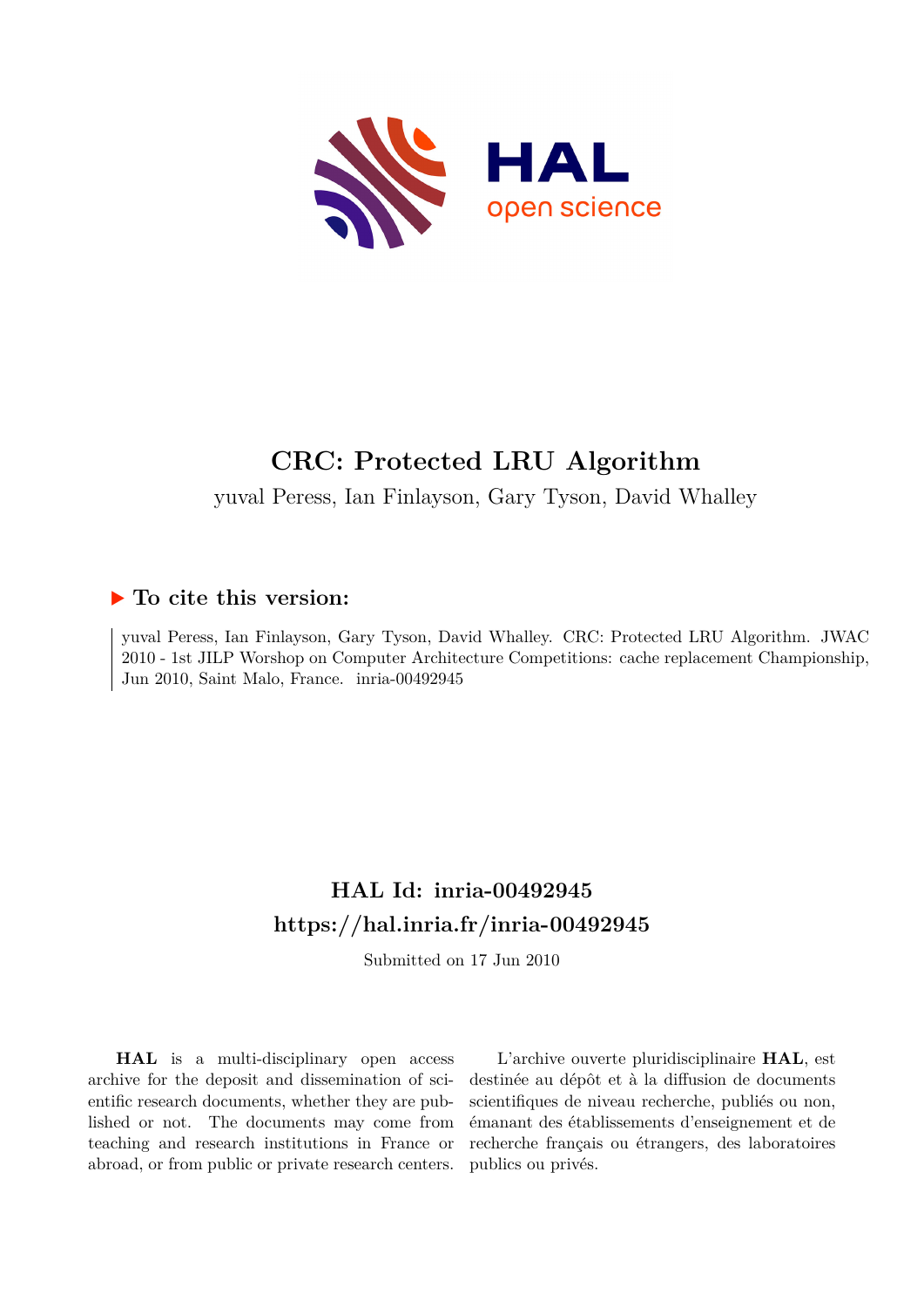#### CRC: Protected LRU Algorithm

peress@cs.fsu.edu finlayso@cs.fsu.edu tyson@cs.fsu.edu whalley@cs.fsu.edu

Yuval Peress Ian Finlayson Dr. Gary Tyson Dr. David Whalley

### **Abstract**

*Additional on-chip transistors as well as more aggressive processors have led the way for an ever expanding memory hierarchy. Multi-core architectures often employ the use of a shared L3 cache to reduce accesses to off chip memory. Such memory structures often incur long latency (as much as 30 cycles in our framework) and are configured to retain sets as large as 16 way. A baseline replacement algorithm that has proven itself over and over again is the Least Recently Used (LRU) policy. This policy seeks to replace lines that were used least recently, which works well thanks to temporal locality. This paper seeks to improve on LRU by taking advantage of the 16 ways available to include a bias for replacement. By keeping track of the relative use of each lines, some frequently used lines may become "protected". By providing protection for such lines we have managed to reduce the miss rate to 62.89% from LRU's 70.08%. Using a memory reference trace, we also demonstrated that the best replacement algorithm, an oracle which knows about future accesses, could only provide a 58.80% miss rate for our benchmarks.*

### **1 Framework**

The Cache Replacement Competition (CRC) provides the competitors with a trace driven simulation environment. Competitors were provided access to the class structure holding meta-data and functions responsible for selecting the evicted line in each L3 cache set.

The competition can be subdivided into 2 phases: a single and multi core execution. The L3 Cache configuration maintains 16 way sets and 64 byte lines regardless of the number of cores, and allows for 1MB per core. In each phase, submissions are judged by the performance of the L3 cache replacement algorithm. Each submission is limited to 8 bits per cache line as well as 1 Kbits of global memory. Due to the long latency of the L3 and the low frequency of L3

cache accesses, algorithm complexity was not limited.

For our tests we chose 9 SPEC2006[1] benchmarks (astar, bzip2, gcc, h264ref, hmmer, libquantum, mcf, perlbench, and sjeng). These benchmarks provided us with a large variety of L3 cache misses (capacity, conflict, and compulsory).

### **2 Exploring the LRU Algorithm**

The most common cache replacement algorithms are based on the idea of Least Recently Used (LRU). Here, the goal is to evict the lines that were accessed the longest time ago, because temporal locality tells us that they are unlikely to be needed again very soon. Algorithms in this family include the popular Pseudo-LRU, the LRU-K algorithm [5], and 2Q [3]. Another common approach in cache replacement algorithms is to try and replace the lines that are Least Frequently Used (LFU). The idea here is that lines that have been used many times are likely to be needed again.

The LRU algorithm was provided with the CRC kit and was a natural starting point for our work. Each of our benchmarks was executed using the LRU algorithm and provided us with a list of hits/misses and replacements within the cache as well as a baseline miss rate (70.08%). Using these results we began scanning for patterns that might reveal shortcomings of the LRU algorithm. Such a pattern was revealed when a line was brought into the L3 cache for a single reference, evicting a line that was referenced many times before. The heavily referenced line was then brought back into the cache to be used in what must have been another loop or iteration of an outer loop.

For example, a memory address *X* was used *N<sup>x</sup>* times before being evicted by *X* ′ . *X* ′ was then only used a few times before *X* was brought back into the set. It is important to note that on the second appearance of  $X$ , it does not necessarily replace  $X'$ . Instead, it is possible for  $X'$  to remain in the set unused sim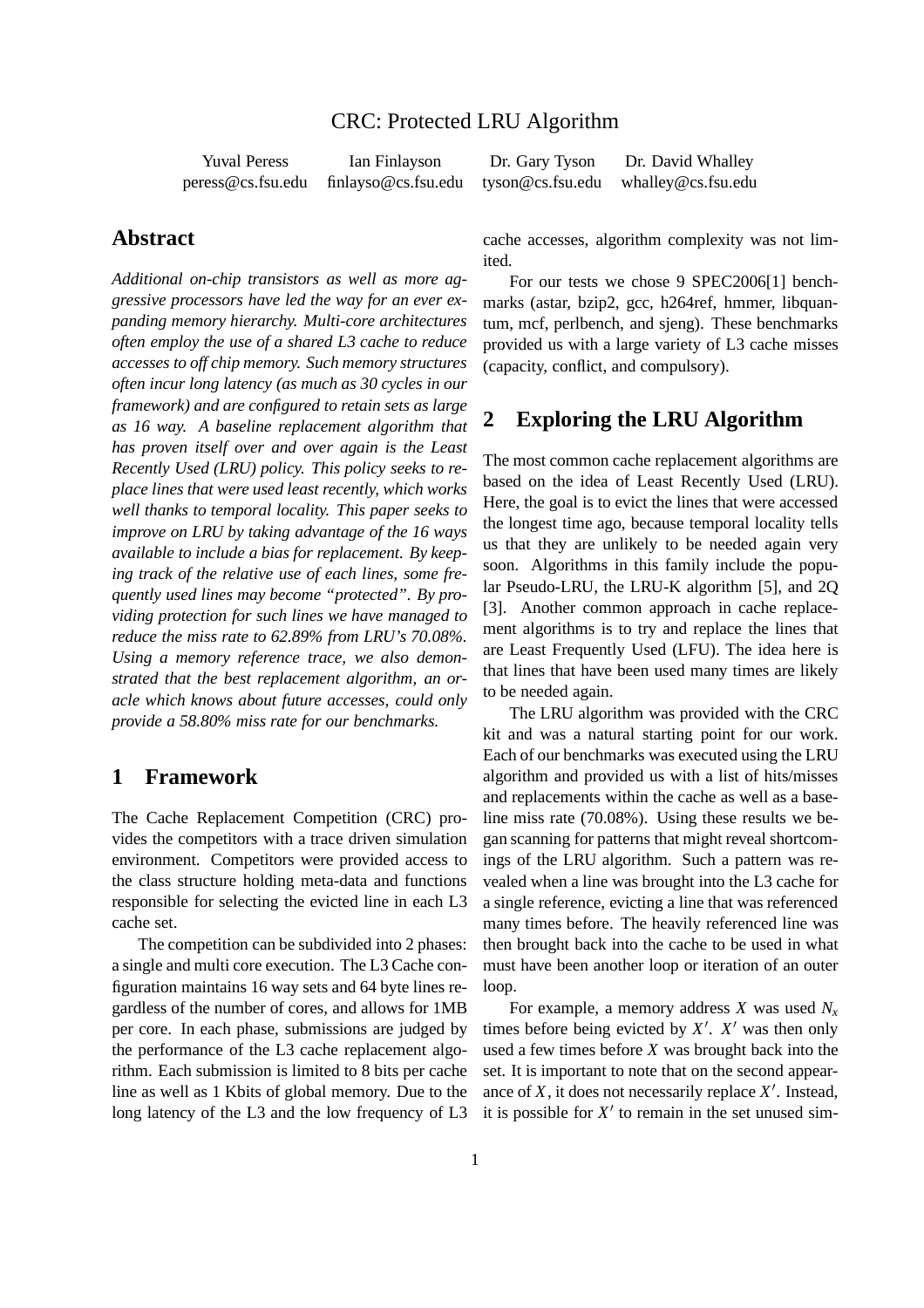ply because it was referenced recently. This pattern brings up an interesting question, "Should *X* be kept in memory for being accessed many times?"

There have been several attempts to create an improved cache replacement algorithm by combining the LRU and LFU concepts. In [4] it is argued that there is a spectrum of cache replacement algorithms that include both least recently used and least frequently used based on how much weight is given to each policy. They use this weight to calculate a combined recency and frequency value for each line which is used in replacement decisions.

Another replacement algorithm that uses both recency and frequency is presented in [2]. Similar to our work, they identify a set of least recently used lines and, among those, choose to replace the line that is least frequently used. With each line they store a counter indicating the number of accesses to that line. Since our works are similar, it becomes important to note the differences. First, [2] uses both the LRU stack (4 bits) and an 8 bit counter value per line which would not fit in the CRC framework. Second, their work attempts to predict when caching a line is not necessary whereas our work will always cache a line that is fetched into the L3. Finally, and perhaps most importantly, their work first selects the *N* least recently used lines of which they select the least frequently used to replace. Our preliminary work revealed that more misses can be avoided if frequently used lines are given protection first. Assuming that 12 lines are to be given protection from eviction, [2] would select the least frequently used of the 4 least recently used lines. Such a scenario could end poorly if a phase of execution is about to repeat and all 4 lines will be needed again. Our algorithm would first protect such lines that were heavily used previously, and select a replacement from the remaining lines.

## **3 The LRU + Protected MUs**

To further explore the questions above, an additional concept was added to each cache set: the MU (Most Used). The initial test used an arbitrarily large counter to keep count of the total number of references per memory address. This counter value was maintained in global memory space even while the memory references was evicted from the cache. The LRU algorithm was then augmented to never evict the 4 most used addresses within the set. Such a configuration provided us with a miss rate of 69.42% (0.94% lower than LRU alone).

Since such a design is unreasonable to implement in hardware, a second concept arose. In the second design, each cache line was augmented with an arbitrarily large counter. This counter was incremented on each access and zeroed when the line was replaced. The remaining algorithm was the same, when a line needed to be replaced the top 4 MU lines were removed from the list of LRU lines before selection. The new configuration provided an average miss rate of 67.83% (2.25% lower than LRU). As it turned out, keeping the counter around for too long resulted in the cache becoming polluted with lines that were accessed many times in a previous phase of execution becoming impossible to evict. The new results drove us to limit the counter size in hopes of further removing such stagnation in the cache and meeting the space requirements.

Replacing the original 64 bit global counter per memory address, the first configuration augmented the LRU algorithm (4 bits/line) with a 4 bit counter/line and protect the 4 MU lines during an eviction. This approach increased our miss rate from 67.83% to 67.89% (still beating LRU by 2.19%). Since this design appeared to be working well, more configurations were run, allowing for anywhere from 1 to 15 protected MU lines and anywhere from 3- 5 bit counters (Figure 1). Of these, we found that the best configuration across the board was 14:3 (14 protected MU lines:3 bit counters), with an average miss rate of 62.89% (7.19% lower than LRU alone). While such a configuration provided the best average miss rate, a different approach reveals a different view. Since a single benchmark provided large gains for each additional MU, we wanted to find the best configuration without giving too much bias to a single benchmark. To do this, each benchmark's best performance configuration was listed: 7:3 (astar), 10:3 (bzip2), 10:3 (gcc), 14:3 (h264ref), 15:3 (hmmer), 15:3 (libquantum), 12:4 (mcf), 14:3 (sjeng). Using the unweighted average we find that the ideal configuration (rounded down) should be 12:3.

The 12:3 configuration provides a miss rate of 63.6% (6.48% lower than LRU alone) and costs 7 bits per line with no additional global data. The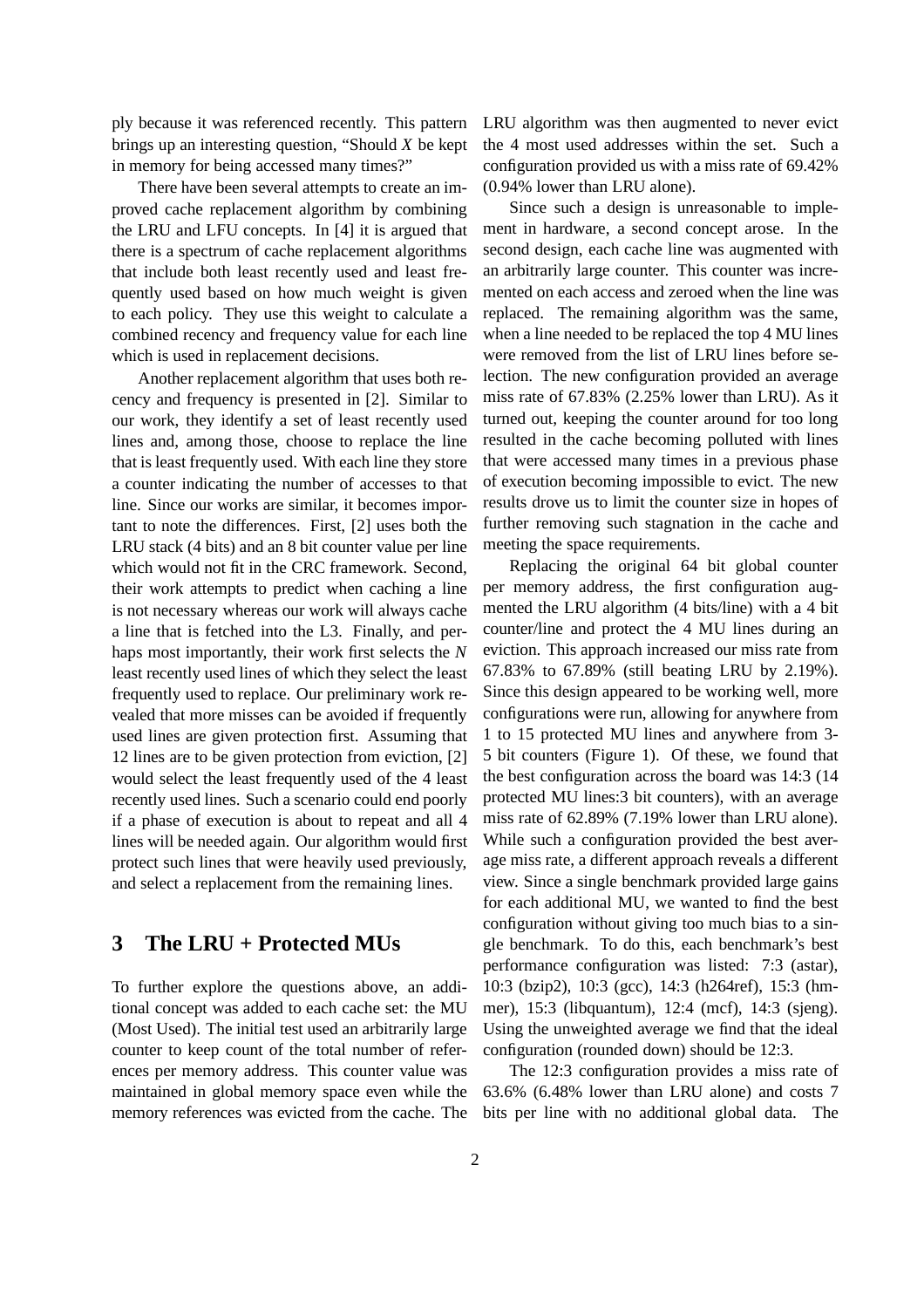

Figure 1: Hit rate of different LRU + Protected MU configurations

first 4 bits are used to store the LRU stack position in a 16 way cache; the following 3 bits provide a counter with a max value of 7. LRU would now be kept as it was previously, with each access to a line simply shifting that line stack index to 0 and incrementing the stack locations that were below it so that the stack values may remain continuous. The additional *counter* will be incremented on each access to a cache line. If the counter ever rolls over, all the counters within the set are right shifted by 1. Such a divide by 2 approach helps preserve the top most used values, while not allowing such values to become stagnant between phases of execution. Since algorithm complexity is of no issue, the top 12 counter values (in our 12:3 configuration) are ignored when looking for a line to replace using a simple scan through. Instead, the LRU of the remaining 4 lines is evicted and its counter set to 0.

An interesting observation is found when looking at the addition of counter bits. On average between all benchmarks and each number of protected MUs, we find that the addition of the 4*th* bit increases the miss rate by 0.12%, while the 5*th* bit further increases the miss rate by 0.24%. Such data further supports the concept of stagnation within the protected MUs. The additional bits allowed cache lines to become so dominant within the set that they became hard or even impossible to evict once they became useless.

A final run was performed where each benchmark produced a trace of which memory addresses are accessed. On a following run of the benchmark, the trace is loaded and is used during line eviction. When a line needs to be replaced, the oracle scans through the trace using only references that have not been seen yet. The lines in the set are check off as each memory address is seen until only a single line is left. This final line is the one that needs to be replaced since it will not be used for the most number of cycles. Using this oracle we found that the best replacement we could expect for our benchmarks will provide a 58.80% miss rate.

For completeness, the execution of 4 threads was performed. The 4 threads were selected by which threads had the greatest standard deviation between all the configurations we ran (bzip2, gcc, hmmer, and libquantum). Configuration for the 4 threaded execution followed the parameters of the competition by increasing the L3 cache size from 1MB to 4MB and altering no other parameters. The results showed that gcc and hmmer both were aggressively competing for the protected slots such that below a threshold of 6 MU's a 1:5 configuration was best with an average miss rate of 59.95%. Once the threshold is